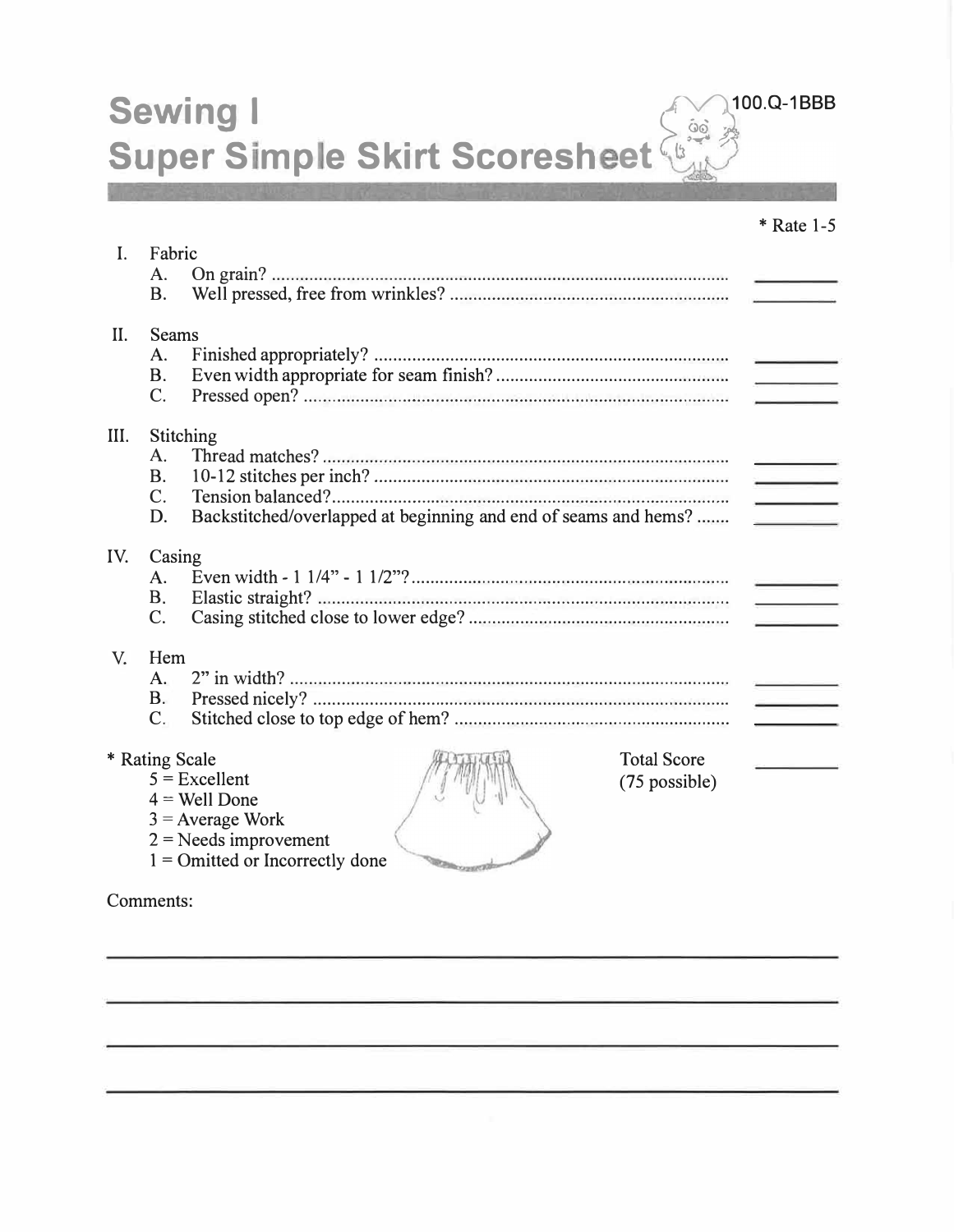# Sewing I Quick and Easy Tote Bag Scoresheet

|      |                                             |                                                                                                      |                                       | * Rate 1-5                        |  |
|------|---------------------------------------------|------------------------------------------------------------------------------------------------------|---------------------------------------|-----------------------------------|--|
| I.   | <b>Seams</b><br>A.<br><b>B.</b><br>C.       |                                                                                                      |                                       |                                   |  |
| П.   | Stitching<br>A.<br><b>B.</b><br>$C_{\cdot}$ |                                                                                                      |                                       |                                   |  |
| III. | Fabric<br>A.<br><b>B.</b><br>$\mathbf{C}$ . |                                                                                                      |                                       | <b>Contract Contract Contract</b> |  |
| IV.  | Handles<br>A.<br><b>B.</b><br>C.            |                                                                                                      |                                       |                                   |  |
| V.   | A.                                          | <b>Bottom Corners</b>                                                                                |                                       |                                   |  |
| VI.  | Hem<br>A.<br><b>B.</b>                      |                                                                                                      |                                       |                                   |  |
|      | VII. Pressing<br>A.<br><b>B.</b>            |                                                                                                      |                                       | the company of the company        |  |
|      | * Rating Scale<br>Comments <sup>.</sup>     | $5 =$ Excellent<br>$4$ = Well Done<br>$3$ = Average Work<br>$2$ = Needs improvement<br>$1 = Omitted$ | <b>Total Score</b><br>$(85$ possible) |                                   |  |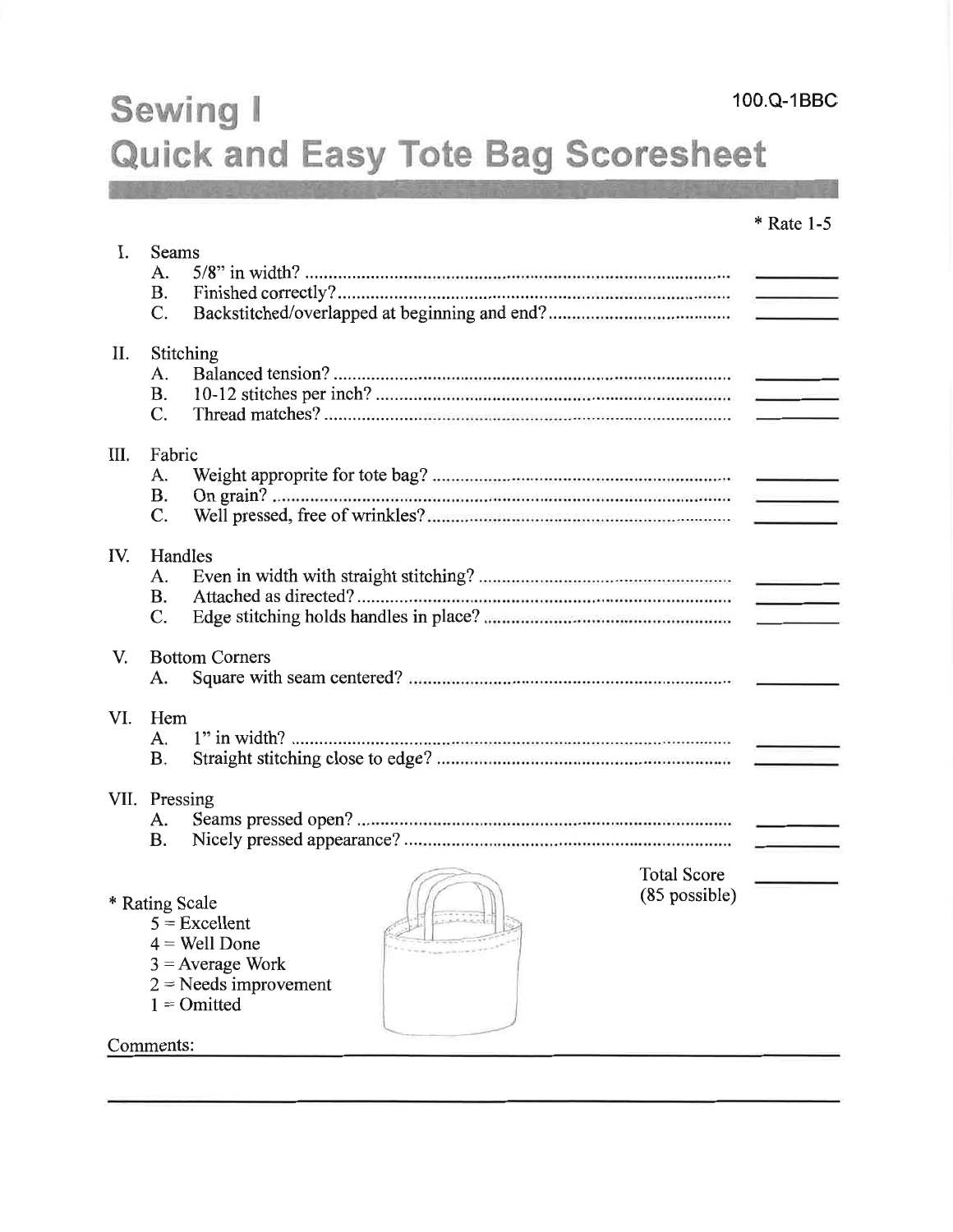### 100.Q-2BC **Sewing II**  $(R-2009)$ "X-tra Special" Shirt Evaluation Sheet

| <b>Feature to be evaluated</b>                     |  | Rating |                            |  |
|----------------------------------------------------|--|--------|----------------------------|--|
|                                                    |  |        | Great(5) Okay(3) Fix It(1) |  |
| <b>General Construction</b>                        |  |        |                            |  |
| Garment cut on grain                               |  |        |                            |  |
| Staystitched in curved areas                       |  |        |                            |  |
| Seams are even width                               |  |        |                            |  |
| Seam edges are finished appropriately              |  |        |                            |  |
| Thread color blends with fabric                    |  |        |                            |  |
| Machine stitching is even, 10-12 stitches per inch |  |        |                            |  |
| <b>Neck Facing</b>                                 |  |        |                            |  |
| Lays flat                                          |  |        |                            |  |
| Edge-clean finished neatly                         |  |        |                            |  |
| Understitched                                      |  |        |                            |  |
| Secured at shoulder seams                          |  |        |                            |  |
| <b>Sleeve Hem, Underarm Seam</b>                   |  |        |                            |  |
| Hem edge-clean finished neatly                     |  |        |                            |  |
| Even 3/4" machine hem                              |  |        |                            |  |
| Reinforced, trimmed underarm seam                  |  |        |                            |  |
| <b>Shirt Hem</b>                                   |  |        |                            |  |
| Even width                                         |  |        |                            |  |
| Hem edge-clean finished neatly                     |  |        |                            |  |
| Hand stitching inconspicuous                       |  |        |                            |  |
| Seams matched to shirt seams                       |  |        |                            |  |
| Appearance                                         |  |        |                            |  |
| Fabric color and design attractive for 4-Her       |  |        |                            |  |
| No dangling threads                                |  |        |                            |  |
| Well-pressed, clean                                |  |        |                            |  |
| Totale<br><b>CANCEL</b>                            |  |        |                            |  |

80-100 points Hooray!





Below 65 Shoot For

The Stars!

**Final Score\_**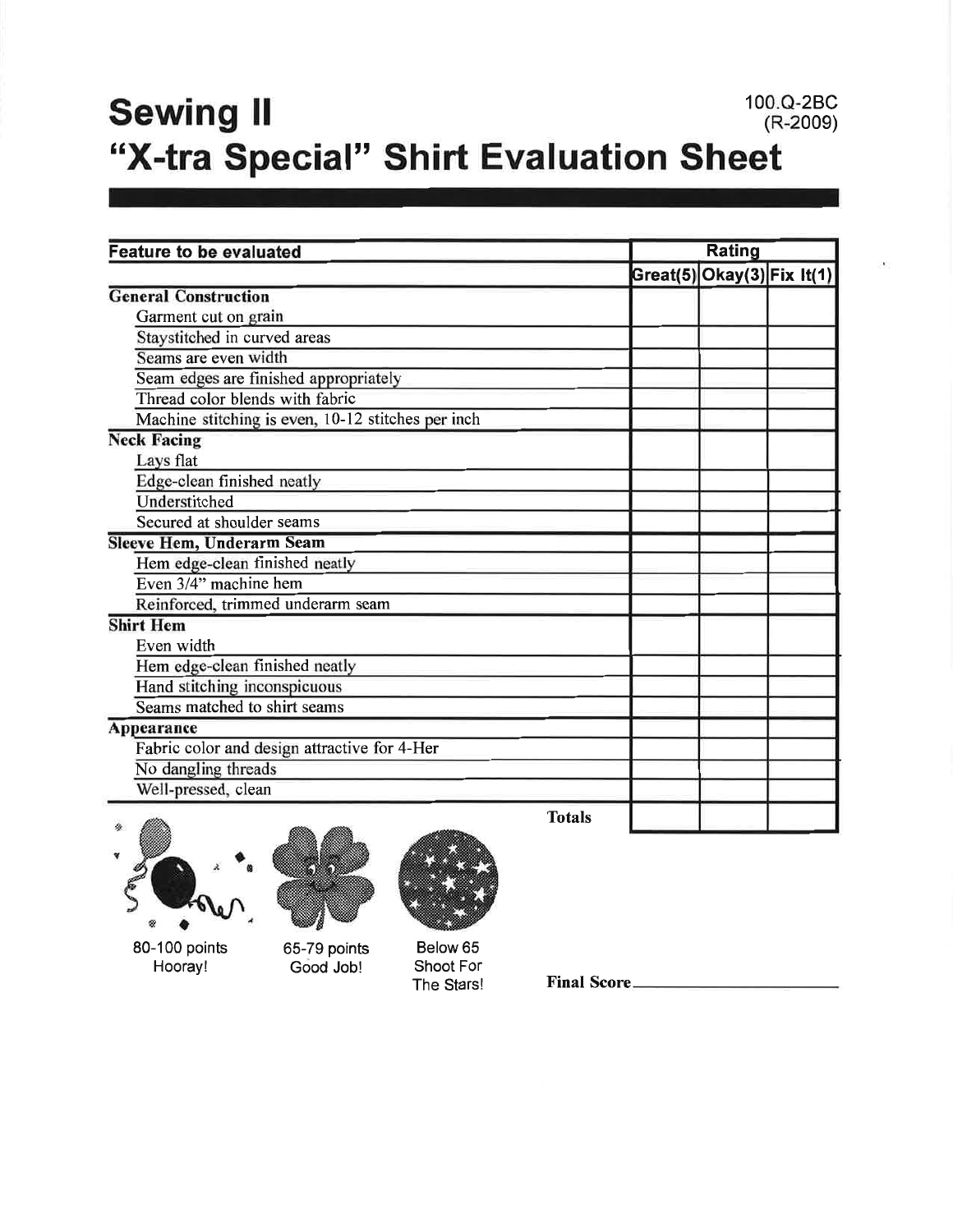# **Sewing II** "X-citing" Pants Evaluation Sheet

100.Q-2BB

 $(R-2009)$ 

| <b>Construction feature to be evaluated</b>             | <b>Score</b> |                            |  |
|---------------------------------------------------------|--------------|----------------------------|--|
|                                                         |              | Great(4) Okay(2) Fix It(1) |  |
| Fabric                                                  |              |                            |  |
| Appropriate choice for project                          |              |                            |  |
| Attractive design and color for 4-Her                   |              |                            |  |
| <b>Appearance of finished garment</b>                   |              |                            |  |
| Clean and free of loose threads                         |              |                            |  |
| Well pressed                                            |              |                            |  |
| Thread color inconspicuous                              |              |                            |  |
| <b>General Construction</b>                             |              |                            |  |
| Pattern cut on grain                                    |              |                            |  |
| Seam edges appropriately finished                       |              |                            |  |
| <b>Seams</b>                                            |              |                            |  |
| Staystitching correctly applied                         |              |                            |  |
| Stitch length and thread tension appropriate for fabric |              |                            |  |
| Evenly sewn and correct width                           |              |                            |  |
| Correctly pressed                                       |              |                            |  |
| <b>Crotch seam</b>                                      |              |                            |  |
| Correctly trimmed and reinforced                        |              |                            |  |
| Casing                                                  |              |                            |  |
| Edge turned down neatly                                 |              |                            |  |
| Seams match at sides, center front and back             |              |                            |  |
| Even in width                                           |              |                            |  |
| Machine stitching straight and inconspicuous            |              |                            |  |
| Opening correctly finished after elastic inserted       |              |                            |  |
| <b>Elastic</b>                                          |              |                            |  |
| Fits casing appropriately                               |              |                            |  |
| Free from twists                                        |              |                            |  |
| Overlap even and not bulky                              |              |                            |  |
| Fullness of casing evenly distributed on elastic        |              |                            |  |
| Hems                                                    |              |                            |  |
| Edges neatly clean finished                             |              |                            |  |
| Even in width                                           |              |                            |  |
| Hem seams matched to garment seams                      |              |                            |  |
| Hand stitches evenly spaced, inconspicuous              |              |                            |  |
| こくし<br><b>Totals</b><br>$J$ .                           |              |                            |  |





Good!

90-100 points Outstanding!

Below 74 Practice Again

Final Score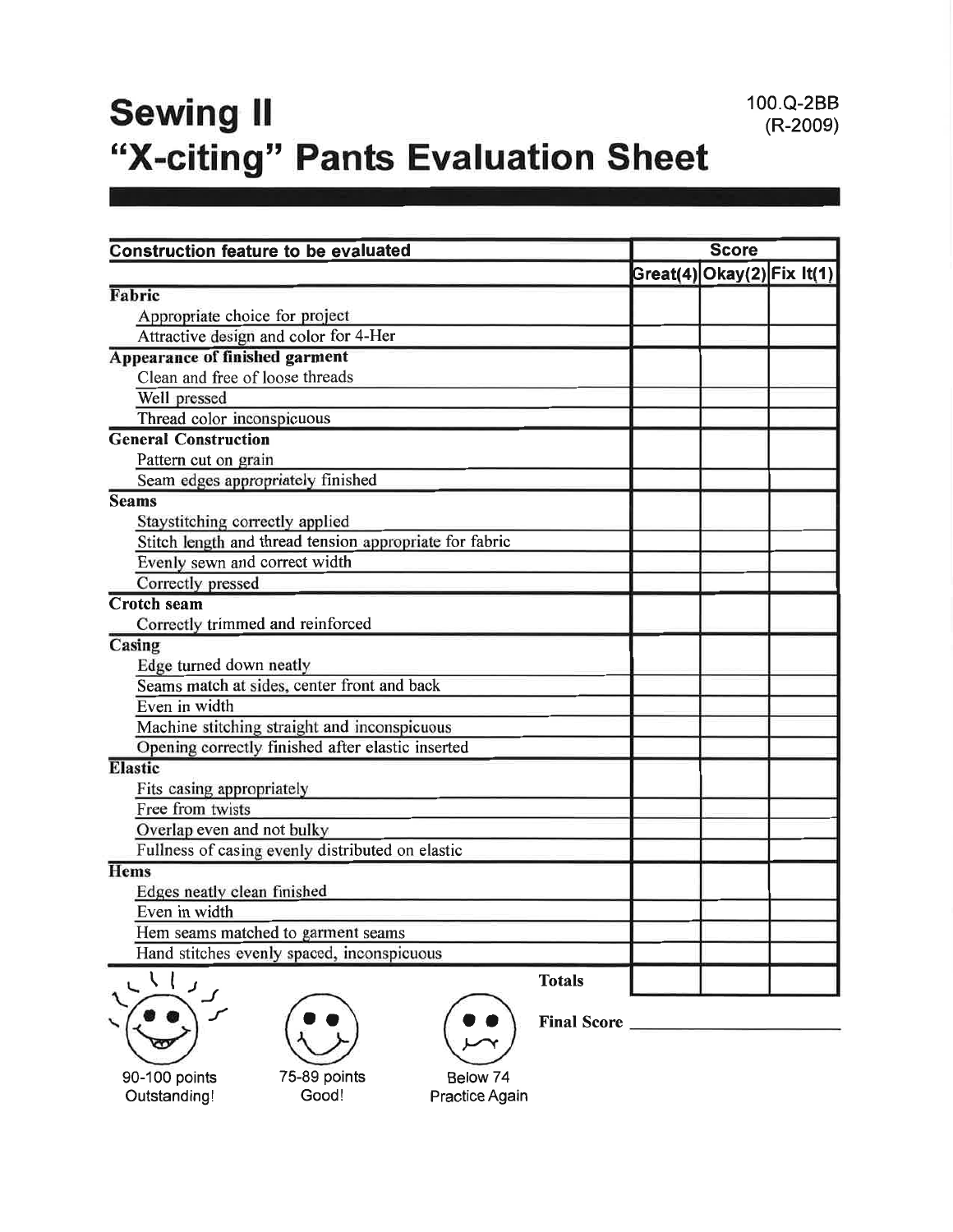|             |                                          | <b>Sewing II</b><br><b>Apron Scoresheet</b> |                                          |                     |                   | 100.Q-2BA<br>$(R-2009)$ |
|-------------|------------------------------------------|---------------------------------------------|------------------------------------------|---------------------|-------------------|-------------------------|
| I:          | Fabric<br>А.<br><b>B.</b>                |                                             |                                          | 5<br>Super<br>Work! | 3<br>Good<br>Job! | <b>Needs</b><br>Help!   |
| II.         | А.<br><b>B.</b><br>$C_{\star}$<br>D.     | Machine Hems                                |                                          |                     |                   |                         |
|             | III. Ties, Loop<br>A.<br><b>B.</b><br>C. |                                             |                                          |                     |                   |                         |
|             | IV. Button<br>А.<br><b>B.</b>            |                                             |                                          |                     |                   |                         |
| $V_{\cdot}$ | Pockets<br>A.<br><b>B.</b><br>C.<br>D.   |                                             |                                          |                     |                   |                         |
|             | C.                                       | VI. Hand Stitched Hem                       |                                          |                     |                   |                         |
|             |                                          |                                             |                                          |                     |                   |                         |
|             | Comments:                                |                                             | <b>Total Score_</b><br>$(100)$ possible) |                     |                   |                         |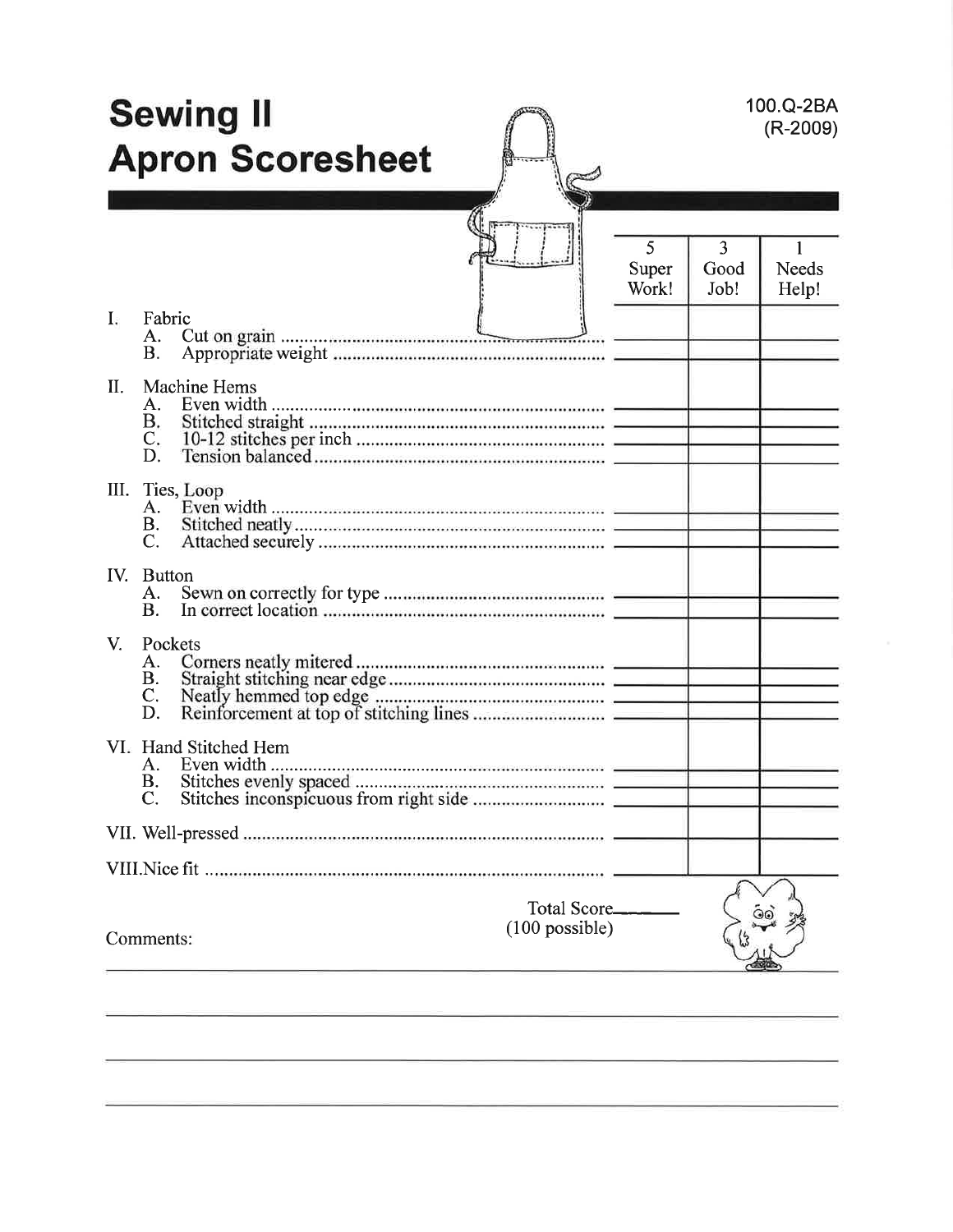$\overline{a}$ 

### **Mix & Match I Clothing Evaluation Sheet**

| Participant: |  |  |
|--------------|--|--|
| County:      |  |  |

Novice Junior Senior Score:

Required Construction Techniques (3 of the following—NO ZIPPER):

- Collar without band
- Faced Neckline
- Pockets
- Interfacing in front placket/collar/facing
- Buttons
- Buttonholes

|           |                                                                                                                             | N/A | <b>Well Done</b><br>5 points | Good<br>3 points | <b>Needs</b><br><b>Improvement</b><br>1 point | <b>Comments</b> |
|-----------|-----------------------------------------------------------------------------------------------------------------------------|-----|------------------------------|------------------|-----------------------------------------------|-----------------|
|           | <b>Fabric</b>                                                                                                               |     |                              |                  |                                               |                 |
| $\bullet$ | Suitable for pattern design                                                                                                 |     |                              |                  |                                               |                 |
| $\bullet$ | Multiple fabrics coordinate                                                                                                 |     |                              |                  |                                               |                 |
| $\bullet$ | <b>Interfacing &amp; Supportive</b><br>fabrics coordinate                                                                   |     |                              |                  |                                               |                 |
|           | <b>Notions</b>                                                                                                              |     |                              |                  |                                               |                 |
| $\bullet$ | <b>Thread</b>                                                                                                               |     |                              |                  |                                               |                 |
| $\bullet$ | <b>Buttons</b>                                                                                                              |     |                              |                  |                                               |                 |
| $\bullet$ | Trim                                                                                                                        |     |                              |                  |                                               |                 |
| $\bullet$ | Other:                                                                                                                      |     |                              |                  |                                               |                 |
|           | <b>Condition</b>                                                                                                            |     |                              |                  |                                               |                 |
|           | <b>Cleanliness</b>                                                                                                          |     |                              |                  |                                               |                 |
| $\bullet$ | Pressing                                                                                                                    |     |                              |                  |                                               |                 |
|           | <b>Construction</b>                                                                                                         |     |                              |                  |                                               |                 |
| $\bullet$ | <b>Cut on Grain</b>                                                                                                         |     |                              |                  |                                               |                 |
| $\bullet$ | <b>Matching of Design</b>                                                                                                   |     |                              |                  |                                               |                 |
| $\bullet$ | Facing<br>Trimming & grading seams<br>Clipping or notching<br>curves<br>Unstitching<br>Pressing of seams<br>Even at closure |     |                              |                  |                                               |                 |
| $\bullet$ | Collar<br>Trimming & grading seams<br>Clipping or notching<br>curves<br>Unstitching<br>Pressing of seams<br>Even at closure |     |                              |                  |                                               |                 |
| $\bullet$ | <b>Sleeves</b><br>Ease correctly distributed<br>Underarm seam reinforced<br>Correct placement of set-<br>in sleeve          |     |                              |                  |                                               |                 |

**NMSU Cooperative Extension is an affirmative action, equal opportunity employer and educator. New Mexico State University and the U.S. Department of Agriculture cooperating.**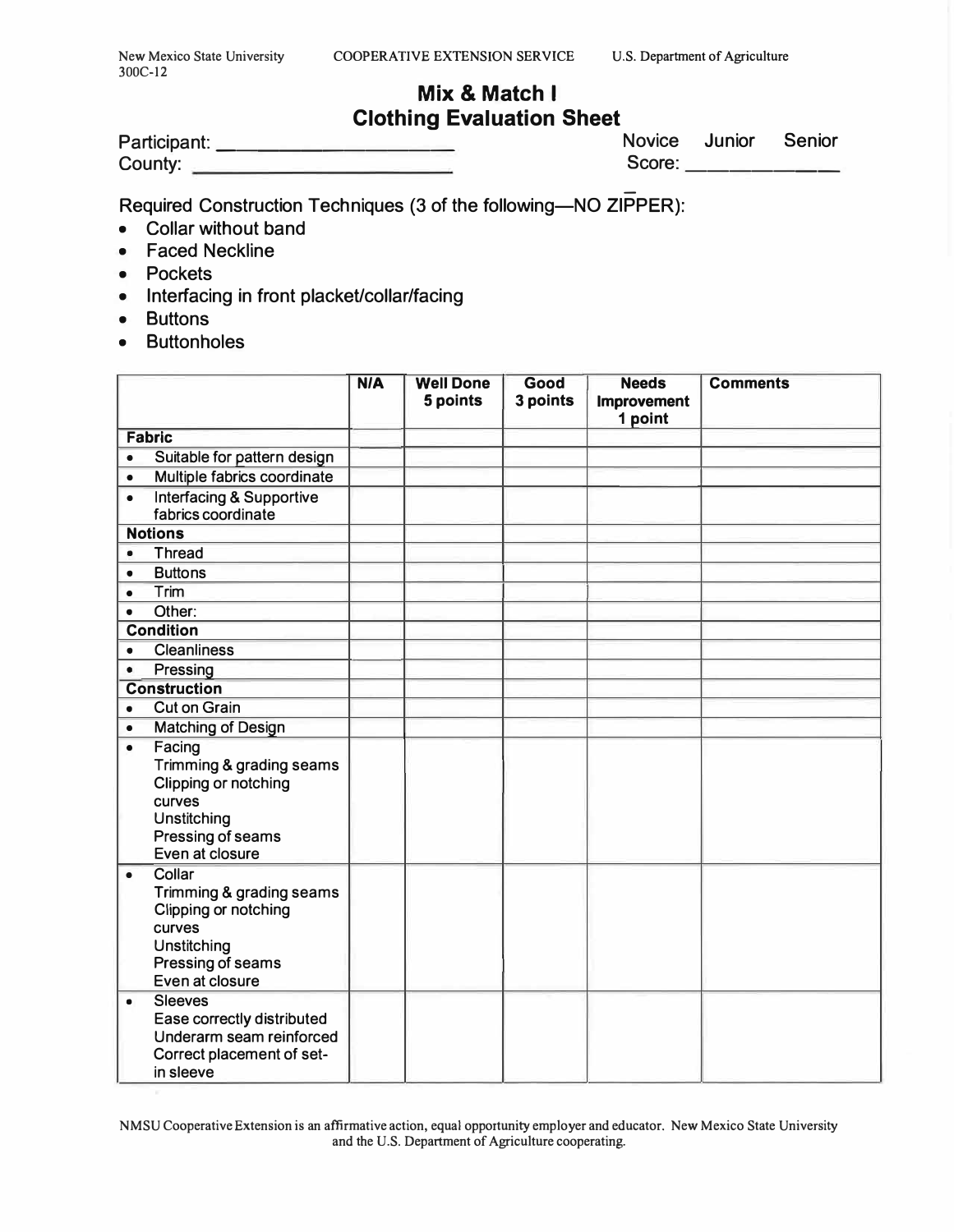|                                                                  | N/A | <b>Well</b><br><b>Done</b> | Good     | <b>Needs</b>           | <b>Comments</b> |
|------------------------------------------------------------------|-----|----------------------------|----------|------------------------|-----------------|
|                                                                  |     | 5 points                   | 3 points | Improvement<br>1 point |                 |
| <b>Sleeve Finish</b>                                             |     |                            |          |                        |                 |
| Cuffs/Placket<br>$\bullet$                                       |     |                            |          |                        |                 |
| Ease distributed evenly                                          |     |                            |          |                        |                 |
| Even in Width                                                    |     |                            |          |                        |                 |
| Sleeve opening lie smooth and                                    |     |                            |          |                        |                 |
| flat<br>Sleeve Hem                                               |     |                            |          |                        |                 |
| $\bullet$<br>Correct edge finish                                 |     |                            |          |                        |                 |
| Correct distribution of ease                                     |     |                            |          |                        |                 |
| Even in width                                                    |     |                            |          |                        |                 |
| Size of stitches                                                 |     |                            |          |                        |                 |
| <b>Darts</b>                                                     |     |                            |          |                        |                 |
| Stitched to point                                                |     |                            |          |                        |                 |
| Secure threads                                                   |     |                            |          |                        |                 |
| Pressing in proper direction<br>Gathers, pleats, tucks, bindings |     |                            |          |                        |                 |
| Distributed evenly                                               |     |                            |          |                        |                 |
| Even in width                                                    |     |                            |          |                        |                 |
| <b>Fasteners</b>                                                 |     |                            |          |                        |                 |
| Hooks & Eyes                                                     |     |                            |          |                        |                 |
| Snaps<br>$\bullet$                                               |     |                            |          |                        |                 |
| <b>Buttonholes</b>                                               |     |                            |          |                        |                 |
| Even width                                                       |     |                            |          |                        |                 |
| Buttonholes all the same size<br>Proper placement/spacing        |     |                            |          |                        |                 |
| Size suited to buttons                                           |     |                            |          |                        |                 |
| Accurate stitching & pressing                                    |     |                            |          |                        |                 |
| Method suited to fabric                                          |     |                            |          |                        |                 |
| <b>Buttons</b><br>$\bullet$                                      |     |                            |          |                        |                 |
| Thread shank                                                     |     |                            |          |                        |                 |
| Correctly applied                                                |     |                            |          |                        |                 |
| Waistline, Skirt band, belt<br>Even in width                     |     |                            |          |                        |                 |
| Correct lap                                                      |     |                            |          |                        |                 |
| Interfaced                                                       |     |                            |          |                        |                 |
| <b>Pockets</b>                                                   |     |                            |          |                        |                 |
| Correct application                                              |     |                            |          |                        |                 |
| Even in size                                                     |     |                            |          |                        |                 |
| Placement<br><b>Seam &amp; Seam Finishes</b>                     |     |                            |          |                        |                 |
| Correct seam finish                                              |     |                            |          |                        |                 |
| Correct application                                              |     |                            |          |                        |                 |
| Matching adjoining seams                                         |     |                            |          |                        |                 |
| <b>Hems</b>                                                      |     |                            |          |                        |                 |
| Even width                                                       |     |                            |          |                        |                 |
| Distribution of ease                                             |     |                            |          |                        |                 |
| Size of stitches<br>Correct edge finish                          |     |                            |          |                        |                 |
| <b>Other</b>                                                     |     |                            |          |                        |                 |
| <b>Total Points</b>                                              |     |                            |          |                        |                 |

NMSU Cooperative Extension is an affirmative action, equal opportunity employer and educator. New Mexico State University<br>and the U.S. Department of Agriculture cooperating.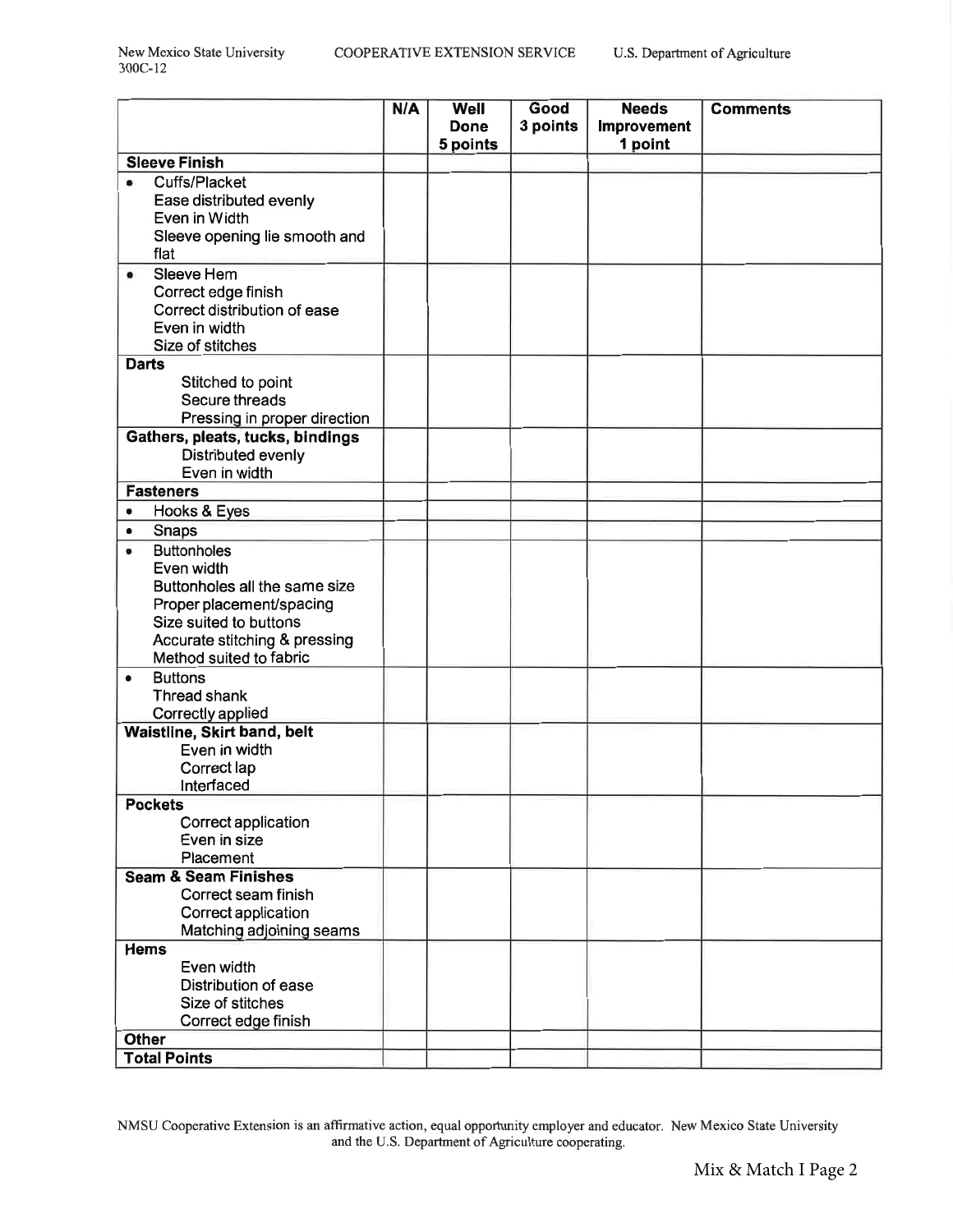### **Mix & Match II Clothing Evaluation Sheet**

| Participant: | Junior | Senior |
|--------------|--------|--------|
| County:      | Score: |        |

Required Construction Techniques

(2 of the following PLUS A LAPPED OR CENTERED ZIPPER on one of the garments):

- Set-in Sleeve
- Attached Waistband or Seamed Waistline
- Darts
- Sleeve bands and Continuous placket
- Gathers/Pleats

|           |                                                                                                                          | N/A | Well<br><b>Done</b><br>5 points | Good<br>3 points | <b>Needs</b><br>Improvement<br>1 point | <b>Comments</b> |
|-----------|--------------------------------------------------------------------------------------------------------------------------|-----|---------------------------------|------------------|----------------------------------------|-----------------|
|           | <b>Fabric</b>                                                                                                            |     |                                 |                  |                                        |                 |
| $\bullet$ | Suitable for pattern design                                                                                              |     |                                 |                  |                                        |                 |
| $\bullet$ | Multiple fabrics coordinate                                                                                              |     |                                 |                  |                                        |                 |
| $\bullet$ | <b>Interfacing &amp; Supportive fabrics</b><br>coordinate                                                                |     |                                 |                  |                                        |                 |
|           | <b>Notions</b>                                                                                                           |     |                                 |                  |                                        |                 |
| ٠         | <b>Thread</b>                                                                                                            |     |                                 |                  |                                        |                 |
| $\bullet$ | <b>Buttons</b>                                                                                                           |     |                                 |                  |                                        |                 |
| $\bullet$ | Trim                                                                                                                     |     |                                 |                  |                                        |                 |
| $\bullet$ | Other:                                                                                                                   |     |                                 |                  |                                        |                 |
|           | <b>Condition</b>                                                                                                         |     |                                 |                  |                                        |                 |
| $\bullet$ | <b>Cleanliness</b>                                                                                                       |     |                                 |                  |                                        |                 |
| $\bullet$ | Pressing                                                                                                                 |     |                                 |                  |                                        |                 |
|           | <b>Construction</b>                                                                                                      |     |                                 |                  |                                        |                 |
| $\bullet$ | <b>Cut on Grain</b>                                                                                                      |     |                                 |                  |                                        |                 |
| $\bullet$ | <b>Matching of Design</b>                                                                                                |     |                                 |                  |                                        |                 |
| $\bullet$ | Facing<br>Trimming & grading seams<br>Clipping or notching curves<br>Unstitching<br>Pressing of seams<br>Even at closure |     |                                 |                  |                                        |                 |
| $\bullet$ | Collar<br>Trimming & grading seams<br>Clipping or notching curves<br>Unstitching<br>Pressing of seams<br>Even at closure |     |                                 |                  |                                        |                 |
| $\bullet$ | <b>Sleeves</b><br>Ease correctly distributed<br>Underarm seam reinforced<br>Correct placement of set-in<br>sleeve        |     |                                 |                  |                                        |                 |

**NMSU Cooperative Extension is an affirmative action, equal opportunity employer and educator. New Mexico State University and the U.S. Department of Agriculture cooperating.**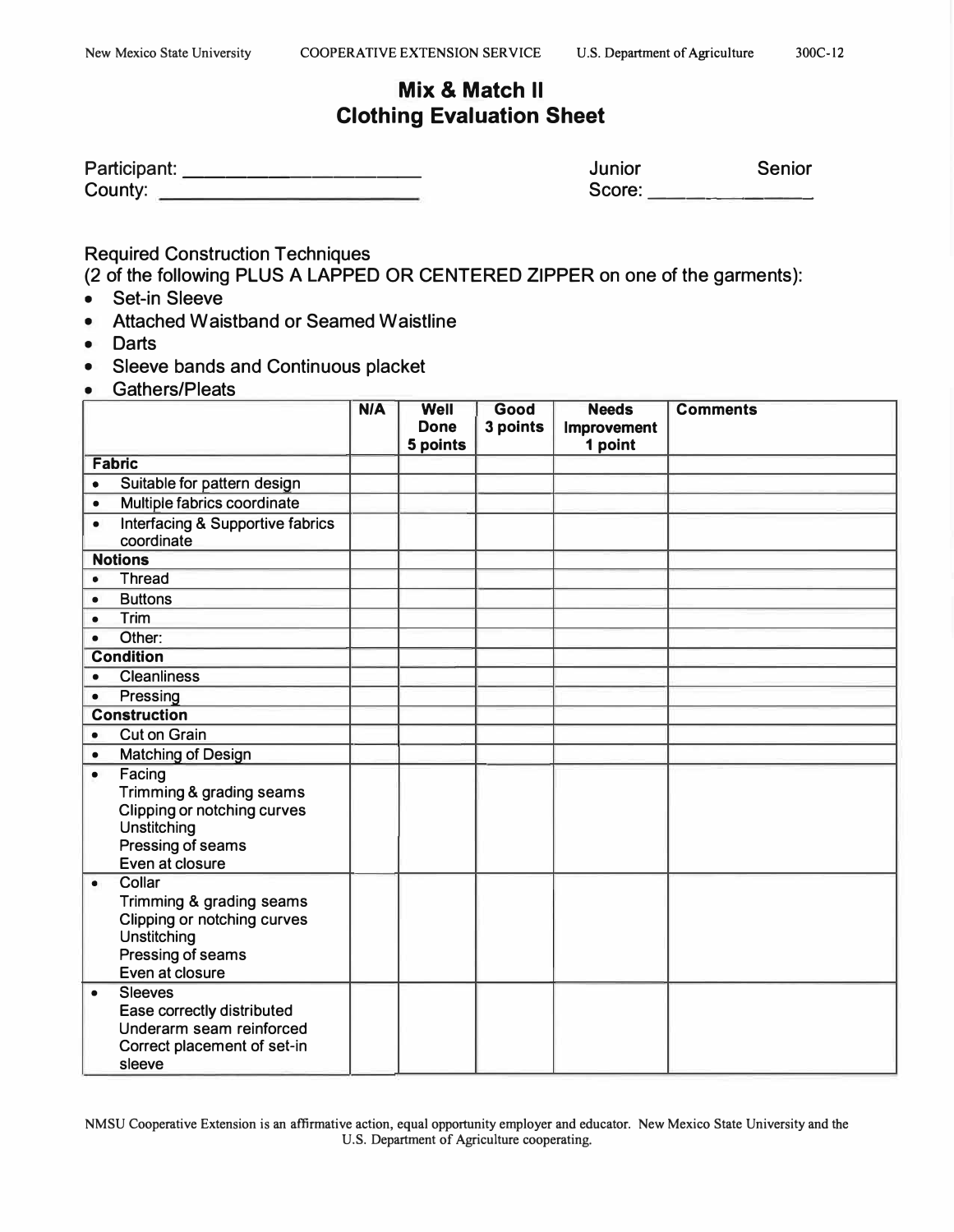|           |                                                                                                        | N/A | Well             | Good     | <b>Needs</b>           | <b>Comments</b> |
|-----------|--------------------------------------------------------------------------------------------------------|-----|------------------|----------|------------------------|-----------------|
|           |                                                                                                        |     | Done<br>5 points | 3 points | Improvement<br>1 point |                 |
|           | <b>Sleeve Finish</b>                                                                                   |     |                  |          |                        |                 |
|           | Cuffs/Placket<br>Ease distributed evenly<br>Even in Width<br>Sleeve opening lie smooth and             |     |                  |          |                        |                 |
|           | flat                                                                                                   |     |                  |          |                        |                 |
| ٠         | Sleeve Hem<br>Correct edge finish<br>Correct distribution of ease<br>Even in width<br>Size of stitches |     |                  |          |                        |                 |
|           | <b>Darts</b>                                                                                           |     |                  |          |                        |                 |
|           | Stitched to point                                                                                      |     |                  |          |                        |                 |
|           | Secure threads                                                                                         |     |                  |          |                        |                 |
|           | Pressing in proper direction                                                                           |     |                  |          |                        |                 |
|           | Gathers, pleats, tucks, bindings<br>Distributed evenly<br>Even in width                                |     |                  |          |                        |                 |
|           | <b>Fasteners</b>                                                                                       |     |                  |          |                        |                 |
| $\bullet$ | Hooks & Eyes                                                                                           |     |                  |          |                        |                 |
| $\bullet$ | Snaps                                                                                                  |     |                  |          |                        |                 |
|           | <b>Buttonholes</b>                                                                                     |     |                  |          |                        |                 |
|           | Even width                                                                                             |     |                  |          |                        |                 |
|           | Buttonholes all the same size                                                                          |     |                  |          |                        |                 |
|           | Proper placement/spacing                                                                               |     |                  |          |                        |                 |
|           | Size suited to buttons                                                                                 |     |                  |          |                        |                 |
|           | Accurate stitching & pressing                                                                          |     |                  |          |                        |                 |
|           | Method suited to fabric                                                                                |     |                  |          |                        |                 |
| ٠         | <b>Buttons</b>                                                                                         |     |                  |          |                        |                 |
|           | Thread shank                                                                                           |     |                  |          |                        |                 |
|           | Correctly applied                                                                                      |     |                  |          |                        |                 |
| $\bullet$ | Lapped Zipper                                                                                          |     |                  |          |                        |                 |
|           | Waistline, Skirt band, belt                                                                            |     |                  |          |                        |                 |
|           | Even in width                                                                                          |     |                  |          |                        |                 |
|           | Correct lap<br>Interfaced                                                                              |     |                  |          |                        |                 |
|           | <b>Pockets</b>                                                                                         |     |                  |          |                        |                 |
|           | Correct application                                                                                    |     |                  |          |                        |                 |
|           | Even in size                                                                                           |     |                  |          |                        |                 |
|           | Placement                                                                                              |     |                  |          |                        |                 |
|           | <b>Seam &amp; Seam Finishes</b>                                                                        |     |                  |          |                        |                 |
|           | Correct seam finish                                                                                    |     |                  |          |                        |                 |
|           | Correct application                                                                                    |     |                  |          |                        |                 |
|           | Matching adjoining seams                                                                               |     |                  |          |                        |                 |
|           | <b>Hems</b>                                                                                            |     |                  |          |                        |                 |
|           | Even width                                                                                             |     |                  |          |                        |                 |
|           | Distribution of ease                                                                                   |     |                  |          |                        |                 |
|           | Size of stitches                                                                                       |     |                  |          |                        |                 |
|           | Correct edge finish<br><b>Other</b>                                                                    |     |                  |          |                        |                 |
|           | <b>Total Points</b>                                                                                    |     |                  |          |                        |                 |
|           |                                                                                                        |     |                  |          |                        |                 |

NMSU Cooperative Extension is an affirmative action, equal opportunity employer and educator. New Mexico State University and the U.S. Department of Agriculture cooperating.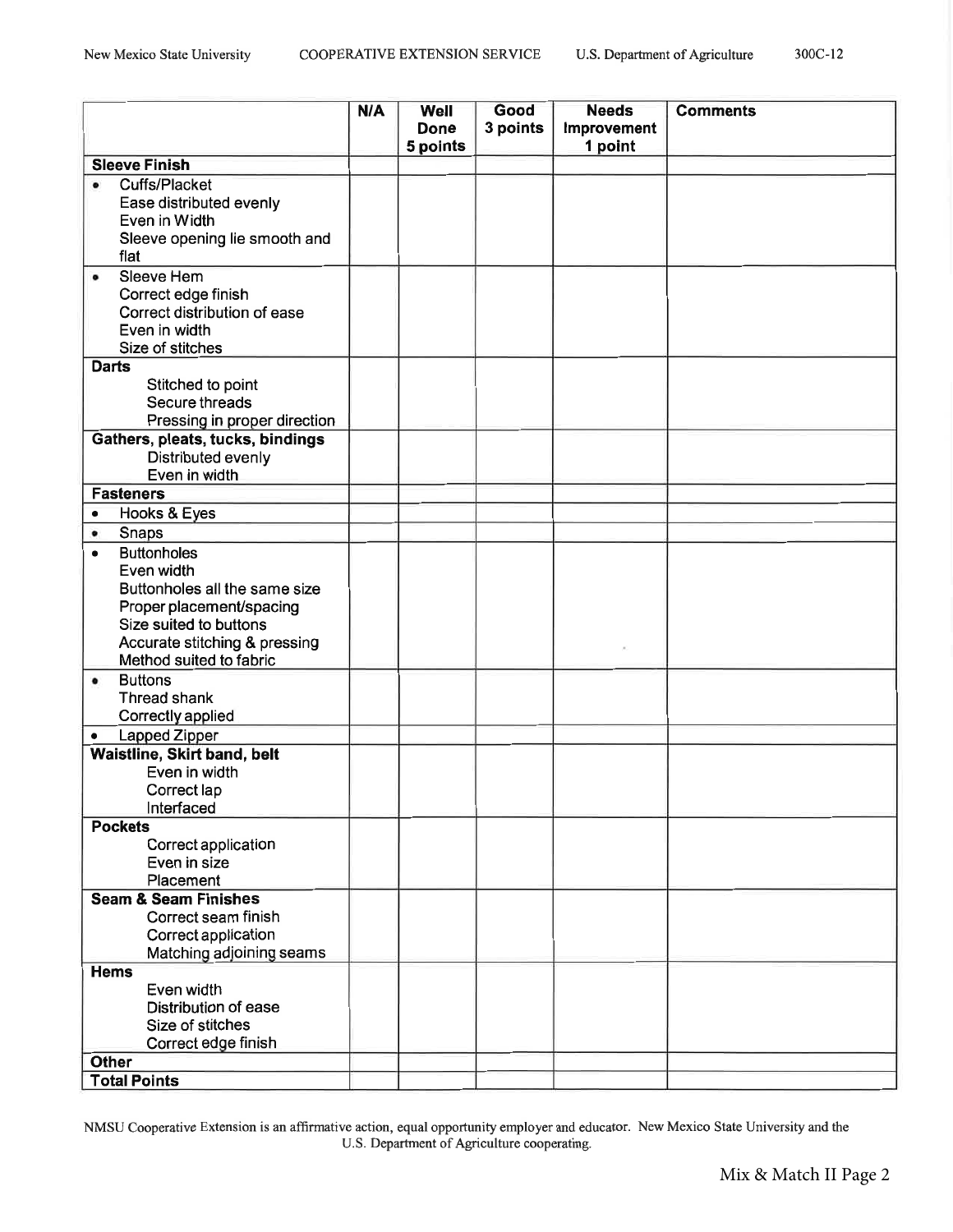### Let's Make a T-Shirt **Clothing Evaluation Sheet**

County:

Novice Junior Score: **Example 2019** 

Required Construction Techniques for this project:

- $\bullet$ **Collarless T-Shirt Pattern**
- Rounded Neckline (crew style with stretchy ribbing or lowered neckline bound with self-fabric)  $\bullet$
- Set-In Sleeves (Sleeve hem is finished with rib trim, self-fabric binding or a machine hem.)  $\bullet$
- Center front and center back must be on the fold.  $\bullet$

|                                                     | N/A | <b>Well Done</b><br>5 points | Good<br>3 points | <b>Needs</b><br><b>Improvement</b> | <b>Comments</b> |
|-----------------------------------------------------|-----|------------------------------|------------------|------------------------------------|-----------------|
|                                                     |     |                              |                  | 1 point                            |                 |
| <b>Fabric</b>                                       |     |                              |                  |                                    |                 |
| Suitable for pattern design<br>$\bullet$            |     |                              |                  |                                    |                 |
| Multiple fabrics coordinate<br>$\bullet$            |     |                              |                  |                                    |                 |
| Interfacing<br>$\bullet$                            |     |                              |                  |                                    |                 |
| <b>Notions</b>                                      |     |                              |                  |                                    |                 |
| <b>Thread</b><br>$\bullet$                          |     |                              |                  |                                    |                 |
| <b>Buttons</b>                                      |     |                              |                  |                                    |                 |
| Trim                                                |     |                              |                  |                                    |                 |
| Other:                                              |     |                              |                  |                                    |                 |
| <b>Condition</b>                                    |     |                              |                  |                                    |                 |
| <b>Cleanliness</b><br>٠                             |     |                              |                  |                                    |                 |
| Pressing<br>$\bullet$                               |     |                              |                  |                                    |                 |
| <b>Construction</b>                                 |     |                              |                  |                                    |                 |
| <b>Cut on Grain</b><br>$\bullet$                    |     |                              |                  |                                    |                 |
| <b>Matching of Design</b><br>$\bullet$              |     |                              |                  |                                    |                 |
| <b>Shoulder Stays</b><br>$\bullet$                  |     |                              |                  |                                    |                 |
| <b>Neckline</b><br>$\bullet$                        |     |                              |                  |                                    |                 |
| Rib Trim or Self Fabric Binding                     |     |                              |                  |                                    |                 |
| Even at closure                                     |     |                              |                  |                                    |                 |
| <b>Sleeves</b>                                      |     |                              |                  |                                    |                 |
| Ease correctly distributed                          |     |                              |                  |                                    |                 |
| Underarm seam reinforced                            |     |                              |                  |                                    |                 |
| Correct placement of set-in sleeve                  |     |                              |                  |                                    |                 |
| <b>Correct Hem Finish</b>                           |     |                              |                  |                                    |                 |
| Hem Even in Width                                   |     |                              |                  |                                    |                 |
| <b>Fasteners</b>                                    |     |                              |                  |                                    |                 |
| Hooks & Eyes<br>$\bullet$                           |     |                              |                  |                                    |                 |
| Snaps<br>۰                                          |     |                              |                  |                                    |                 |
| <b>Buttons (Thread Shank Correctly</b><br>$\bullet$ |     |                              |                  |                                    |                 |
| Applied)<br><b>Seam &amp; Seam Finishes</b>         |     |                              |                  |                                    |                 |
| Correct seam finish                                 |     |                              |                  |                                    |                 |
| Correct application                                 |     |                              |                  |                                    |                 |
| Matching adjoining seams                            |     |                              |                  |                                    |                 |
| <b>Other</b>                                        |     |                              |                  |                                    |                 |
|                                                     |     |                              |                  |                                    |                 |
|                                                     |     |                              |                  |                                    |                 |
|                                                     |     |                              |                  |                                    |                 |
| <b>Total Points</b>                                 |     |                              |                  |                                    |                 |

NMSU Cooperative Extension is an affirmative action, equal opportunity employer and educator. New Mexico State University and the U.S. Department of Agriculture cooperating.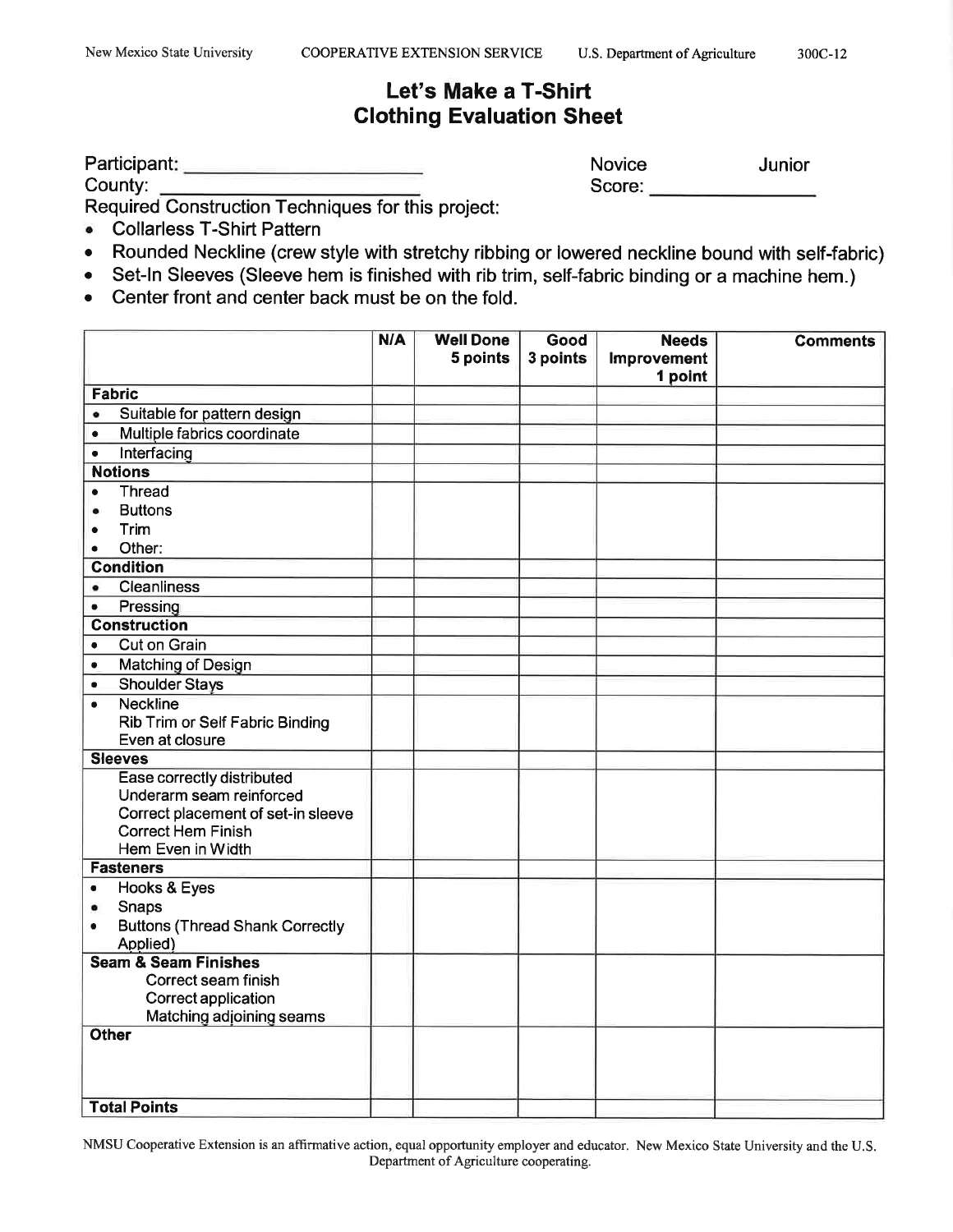# **Creative Touches Evaluation Form**

| I.  | Application of Design Principles (20 points possible)<br>a. Use of Color<br>b. Use of Texture<br>c. Use of Harmony<br>d. Use of Balance                                                                                                        |  |
|-----|------------------------------------------------------------------------------------------------------------------------------------------------------------------------------------------------------------------------------------------------|--|
| П.  | Selection of Materials (20 points possible):<br>a. Suitable for design<br>b. Well Pressed, free from wrinkles                                                                                                                                  |  |
| Ш.  | Workmanship (40 points possible)<br>a. Trim applied appropriately<br>Check techniques used:<br>b.<br>Appliqué<br><b>Buttons</b><br>Trims<br><b>Prairie Points</b><br>Yo-Yo's<br>$\bullet$<br>Embroidery<br><b>Fabric Painting</b><br>$\bullet$ |  |
| IV. | Final Appearance (20 points possible)<br>a. Neat and attractive<br>b. Pleasing to the eye<br>c. Positive Impression                                                                                                                            |  |
|     | <b>Total Score:</b>                                                                                                                                                                                                                            |  |

Rating Scale:

- $5 =$  Excellent
- $4 =$  Well Done
- $3$  = Average Work
- $2 =$  Below Average
- $1 =$  Needs Improvement

Comments: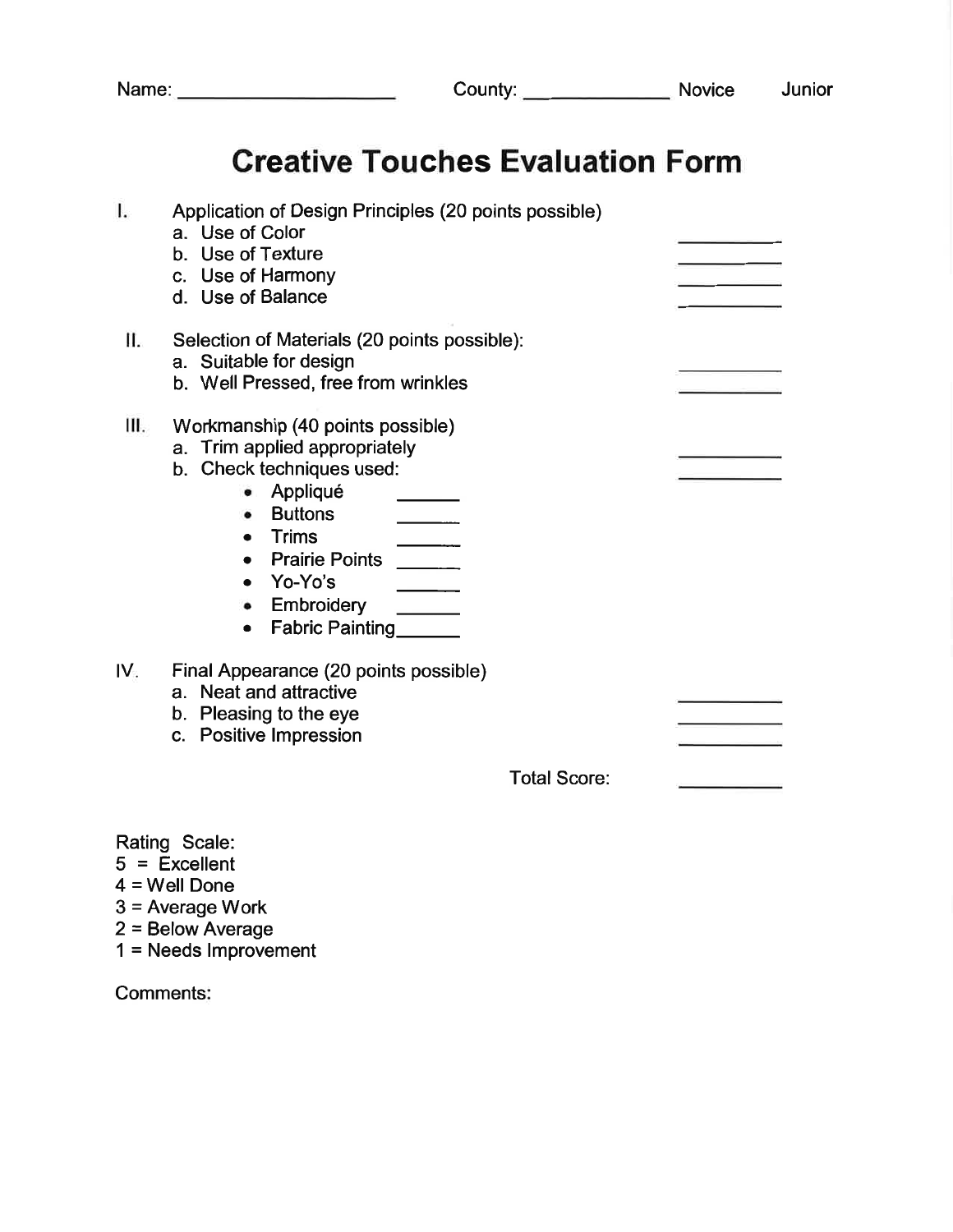### **Serger Sewing Clothing Evaluation Sheet**

| Participant: |  |
|--------------|--|
| County:      |  |

| <b>Novice</b> |  |
|---------------|--|
| Score:        |  |

Junior

|              |                                                                          | N/A | <b>Well</b><br><b>Done</b><br>5 points | Good<br>3 points | <b>Needs</b><br><b>Improvement</b><br>1 point | <b>Comments</b> |
|--------------|--------------------------------------------------------------------------|-----|----------------------------------------|------------------|-----------------------------------------------|-----------------|
|              | <b>Fabric</b>                                                            |     |                                        |                  |                                               |                 |
| ۰            | Suitable for pattern design                                              |     |                                        |                  |                                               |                 |
| $\bullet$    | Multiple fabrics coordinate                                              |     |                                        |                  |                                               |                 |
| $\bullet$    | <b>Interfacing &amp; Supportive</b><br>fabrics coordinate                |     |                                        |                  |                                               |                 |
|              | <b>Notions</b>                                                           |     |                                        |                  |                                               |                 |
| $\bullet$    | <b>Thread</b>                                                            |     |                                        |                  |                                               |                 |
| $\bullet$    | Trim                                                                     |     |                                        |                  |                                               |                 |
| $\bullet$    | Other:                                                                   |     |                                        |                  |                                               |                 |
|              | <b>Condition</b>                                                         |     |                                        |                  |                                               |                 |
| $\bullet$    | <b>Cleanliness</b>                                                       |     |                                        |                  |                                               |                 |
| $\bullet$    | Pressing                                                                 |     |                                        |                  |                                               |                 |
|              | <b>Construction</b>                                                      |     |                                        |                  |                                               |                 |
| $\bullet$    | <b>Cut on Grain</b>                                                      |     |                                        |                  |                                               |                 |
|              | <b>Machine Stitching</b>                                                 |     |                                        |                  |                                               |                 |
| $\bullet$    | <b>Tension</b>                                                           |     |                                        |                  |                                               |                 |
| ۰            | <b>Stitch Length Appropriate</b><br>for Fabric and Seam<br><b>Strain</b> |     |                                        |                  |                                               |                 |
|              | <b>Even Stitches</b>                                                     |     |                                        |                  |                                               |                 |
|              | <b>Seam Finishing</b>                                                    |     |                                        |                  |                                               |                 |
|              | <b>Fasteners</b>                                                         |     |                                        |                  |                                               |                 |
| ۰            | Hooks & Eyes                                                             |     |                                        |                  |                                               |                 |
| $\bullet$    | <b>Snaps</b>                                                             |     |                                        |                  |                                               |                 |
| ۰            | <b>Button and Buttonholes</b>                                            |     |                                        |                  |                                               |                 |
|              | <b>Waistline, Skirt band, belt</b>                                       |     |                                        |                  |                                               |                 |
| $\bullet$    | Even in width                                                            |     |                                        |                  |                                               |                 |
|              | Correct lap                                                              |     |                                        |                  |                                               |                 |
|              | Interfaced                                                               |     |                                        |                  | ×                                             |                 |
|              | <b>Hems</b>                                                              |     |                                        |                  |                                               |                 |
| $\bullet$    | Even width                                                               |     |                                        |                  |                                               |                 |
|              | Distribution of ease                                                     |     |                                        |                  |                                               |                 |
|              | Size of stitches                                                         |     |                                        |                  |                                               |                 |
|              | Correct edge finish                                                      |     |                                        |                  |                                               |                 |
| <b>Other</b> |                                                                          |     |                                        |                  |                                               |                 |
|              | <b>Total Points</b>                                                      |     |                                        |                  |                                               |                 |

NMSU Cooperative Extension is an affirmative action, equal opportunity employer and educator. New Mexico State University and the U.S. Department of Agriculture cooperating.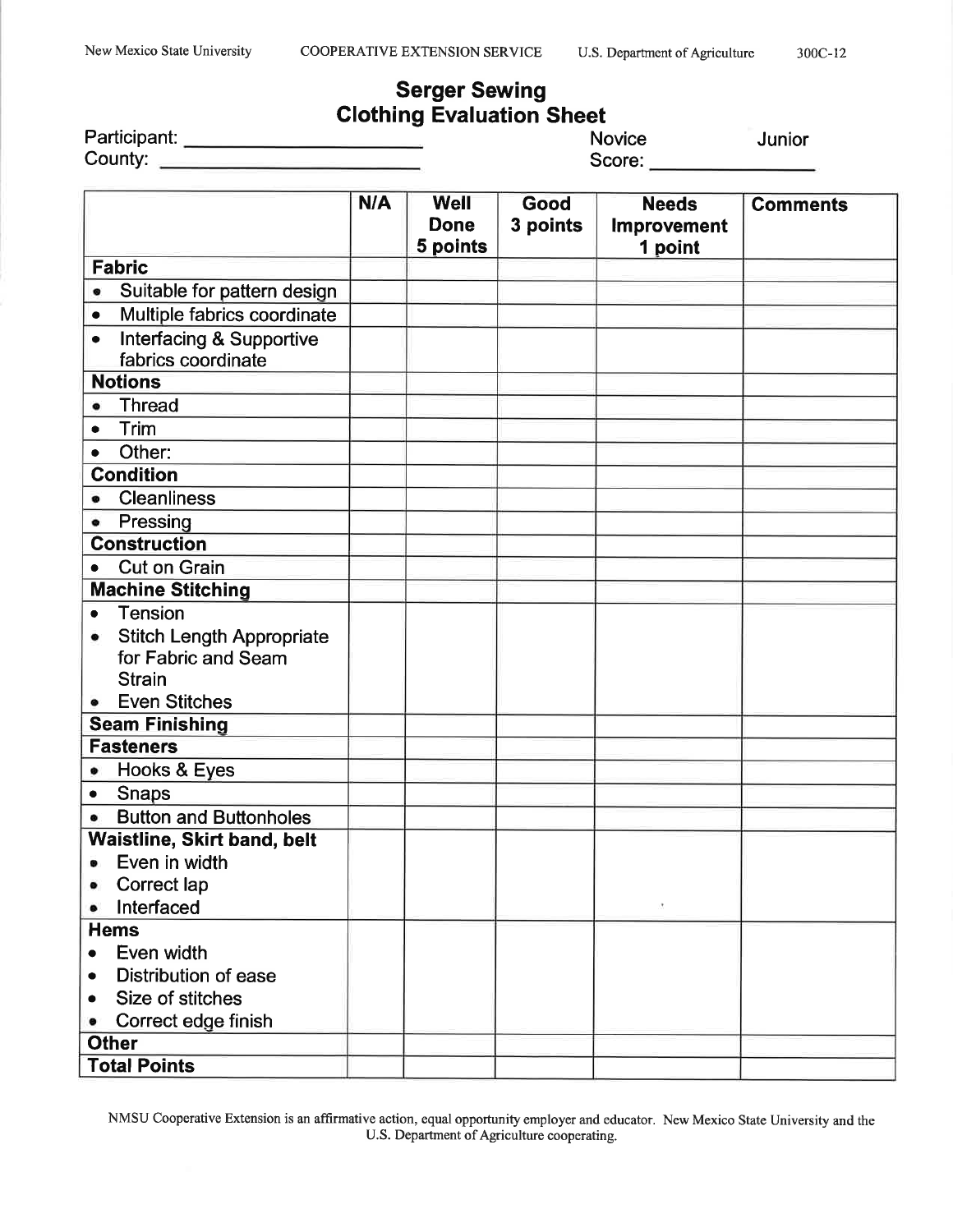# **Evaluation Sheet for "SEW & GO"**

| Fabric:    |  |  |  |  |  |
|------------|--|--|--|--|--|
|            |  |  |  |  |  |
|            |  |  |  |  |  |
| Seams:     |  |  |  |  |  |
|            |  |  |  |  |  |
|            |  |  |  |  |  |
| Stitching: |  |  |  |  |  |
|            |  |  |  |  |  |
|            |  |  |  |  |  |
|            |  |  |  |  |  |
|            |  |  |  |  |  |
| Handles:   |  |  |  |  |  |
|            |  |  |  |  |  |
| Zippers:   |  |  |  |  |  |
|            |  |  |  |  |  |
|            |  |  |  |  |  |
|            |  |  |  |  |  |

### Rating Scale:

- $5 =$  Excellent
- $4 =$  Well Done
- $3 = Average Work$
- $2 =$ Needs Improvement
- $1 =$  Omitted or Incorrectly Done

Total: ......

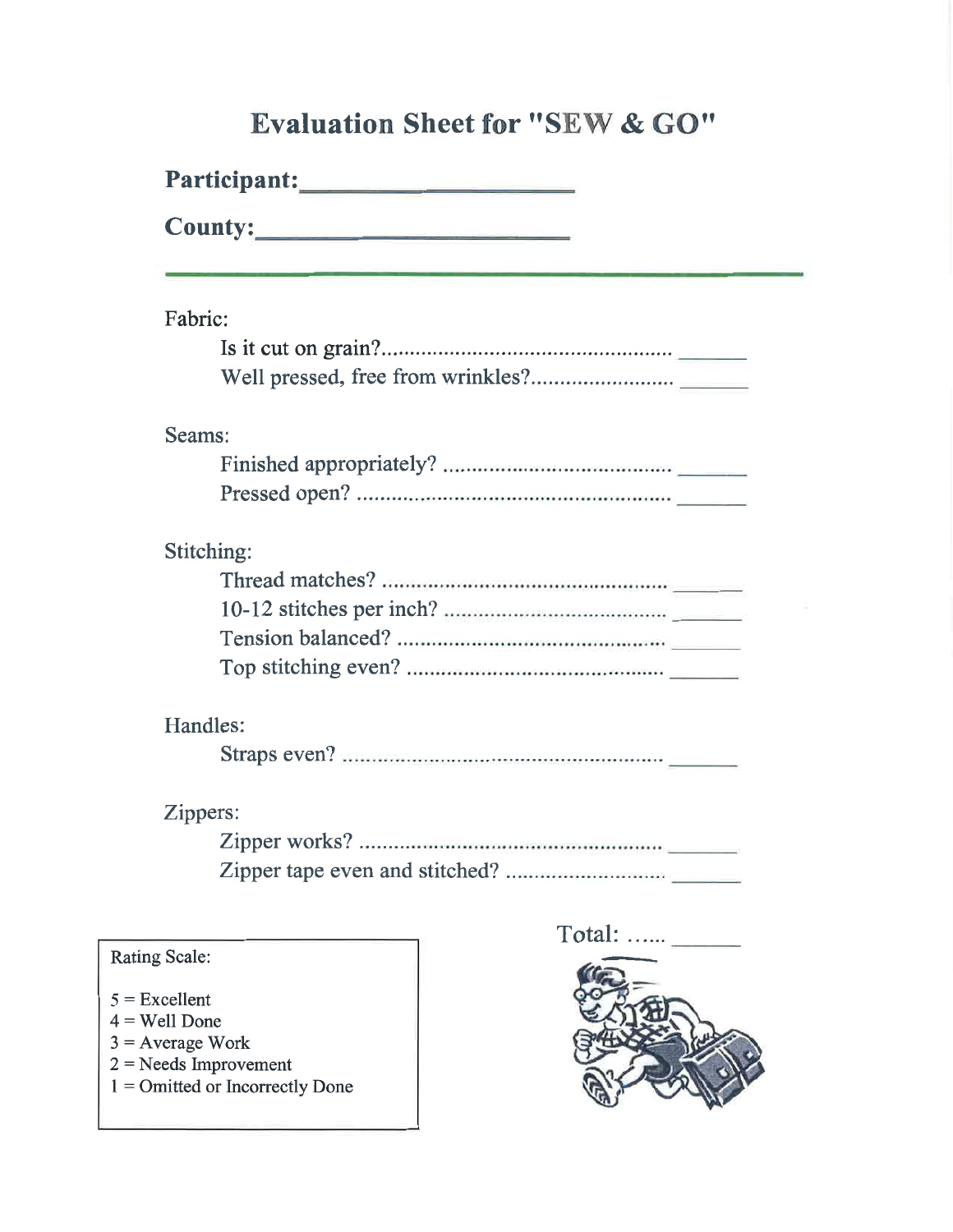

## Cooperative Extension Service College of Agriculture and Home Economics



### **Evaluation Sheet for New Mexico 4-H Fashion Revue Modeling**

| <b>Participant</b>                                                                           |                           |                          |                     |                      |      |                 |
|----------------------------------------------------------------------------------------------|---------------------------|--------------------------|---------------------|----------------------|------|-----------------|
| County Lawrence County                                                                       |                           |                          |                     |                      |      |                 |
| Criteria                                                                                     | Possible<br><b>Points</b> | <b>Points</b><br>Awarded | <b>Very</b><br>Good | Good                 | Fair | <b>Comments</b> |
|                                                                                              |                           |                          |                     |                      |      |                 |
| • Posture, Poise, Interview                                                                  | 15                        |                          |                     |                      |      |                 |
| • Personal Grooming and<br>Garment/Item Condition                                            | 15                        |                          |                     |                      |      |                 |
| • Modeling Skills                                                                            | 10                        |                          |                     |                      |      |                 |
| • Knowledge of garment care,<br>fabrics and techniques                                       | 10                        |                          |                     |                      |      |                 |
| • Garment/Item Overall<br>Appearance                                                         | 10                        |                          |                     |                      |      |                 |
| • Is garment becoming – texture,<br>color, silhouette                                        | $\overline{5}$            |                          |                     |                      |      |                 |
| • Trims and other notions<br>(buttons, thread, etc)                                          | 5                         |                          |                     |                      |      |                 |
| • Accessories used to create a<br>total look                                                 | 5                         |                          |                     |                      |      |                 |
| <b>Total this section</b>                                                                    | 75                        |                          |                     |                      |      |                 |
|                                                                                              |                           |                          |                     |                      |      |                 |
| • Fabric and pattern style are<br>suitable                                                   | 5                         |                          |                     |                      |      |                 |
| • Challenging Pattern for age<br>and experience level                                        | 5                         |                          |                     |                      |      |                 |
| · Facing, Collar, Sleeves, Hems,<br>Bindings, etc                                            | 5                         |                          |                     |                      |      |                 |
| • Darts, pleats and tucks are<br>smooth and correctly placed,<br>gathers evenly distributed. | 5                         |                          |                     |                      |      |                 |
| • Seams are smooth and<br>appropriate with no puckers.                                       | 5                         |                          |                     |                      |      |                 |
| <b>Total this section</b>                                                                    | 25                        |                          |                     |                      |      |                 |
|                                                                                              |                           |                          |                     |                      |      |                 |
| <b>Total Modeling Score</b>                                                                  | 100                       |                          |                     |                      |      |                 |
| *Clothing Construction Score from<br>individual garment scoresheet                           | Varies                    |                          |                     | <b>Overall Score</b> |      |                 |

\*Ties are broken by Construction Score.

Judges Initials \_\_\_\_\_\_\_\_\_\_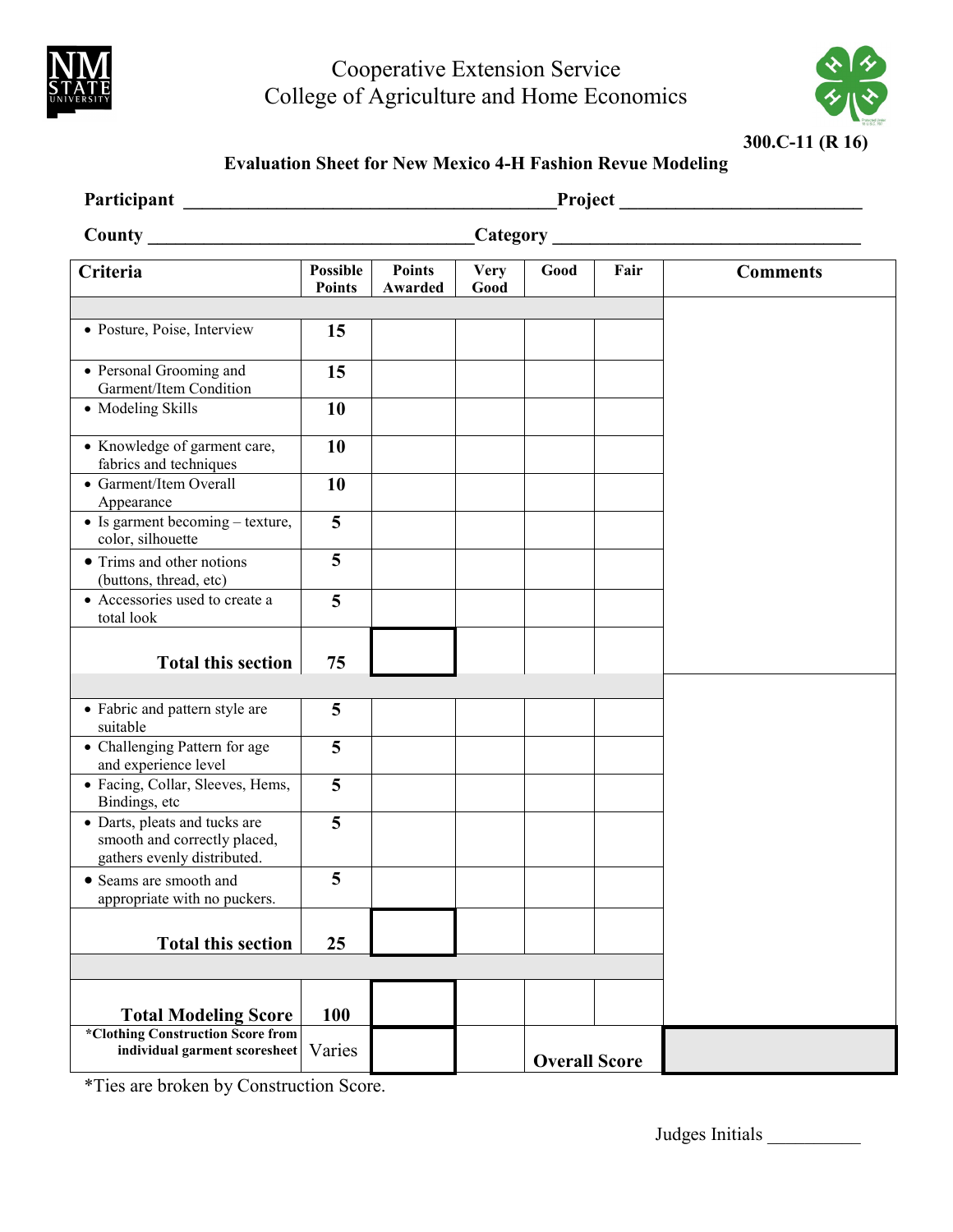

## Cooperative Extension Service College of Agriculture and Home Economics

**300.C-12-Q (N 18)**

### **Evaluation Sheet for New Mexico 4-H Quilting Exhibits**

| Participant | Project         |
|-------------|-----------------|
| County      | <b>Category</b> |

| Criteria                                                                                                                                                                                                                                                                                                                                                                                                                                      | <b>Possible</b><br><b>Points</b> | <b>Points</b><br>Awarded | <b>Very</b><br>Good | Good | Fair | <b>Comments</b> |
|-----------------------------------------------------------------------------------------------------------------------------------------------------------------------------------------------------------------------------------------------------------------------------------------------------------------------------------------------------------------------------------------------------------------------------------------------|----------------------------------|--------------------------|---------------------|------|------|-----------------|
|                                                                                                                                                                                                                                                                                                                                                                                                                                               | 25                               |                          |                     |      |      |                 |
| <b>General Appearance</b><br>• Overall eye appeal/elements<br>of design<br>• Cut on the grain<br>• Fabric design is matched<br>• Clean, neat<br>• Smoothly pressed                                                                                                                                                                                                                                                                            |                                  |                          |                     |      |      |                 |
| <b>Suitability</b>                                                                                                                                                                                                                                                                                                                                                                                                                            | 10                               |                          |                     |      |      |                 |
| • Fabric and pattern style work<br>together, colors flow<br>• Multiple fabrics coordinate<br>• Weight of batting is<br>appropriate for the item<br>• Borders/edge<br>treatments/binding enhance<br>overall appearance                                                                                                                                                                                                                         |                                  |                          |                     |      |      |                 |
| Construction                                                                                                                                                                                                                                                                                                                                                                                                                                  | 65                               |                          |                     |      |      |                 |
| • Corners meet<br>• Seams secure and straight<br>• Filler/batting fills the entire<br>quilt and is free of bumps<br>• Reinforcement used where<br>needed.<br>• Topstitching has balanced<br>tension with appropriate<br>stitch length.<br>• Back is attractive and free of<br>unsightly stitches or marks.<br>• Seams are smooth and<br>appropriate with no puckers<br>and finished where needed.<br>• Binding is applied straight<br>• Other |                                  |                          |                     |      |      |                 |
| <b>Total</b>                                                                                                                                                                                                                                                                                                                                                                                                                                  | 100                              |                          |                     |      |      |                 |

Judges Initials \_\_\_\_\_\_\_\_\_\_